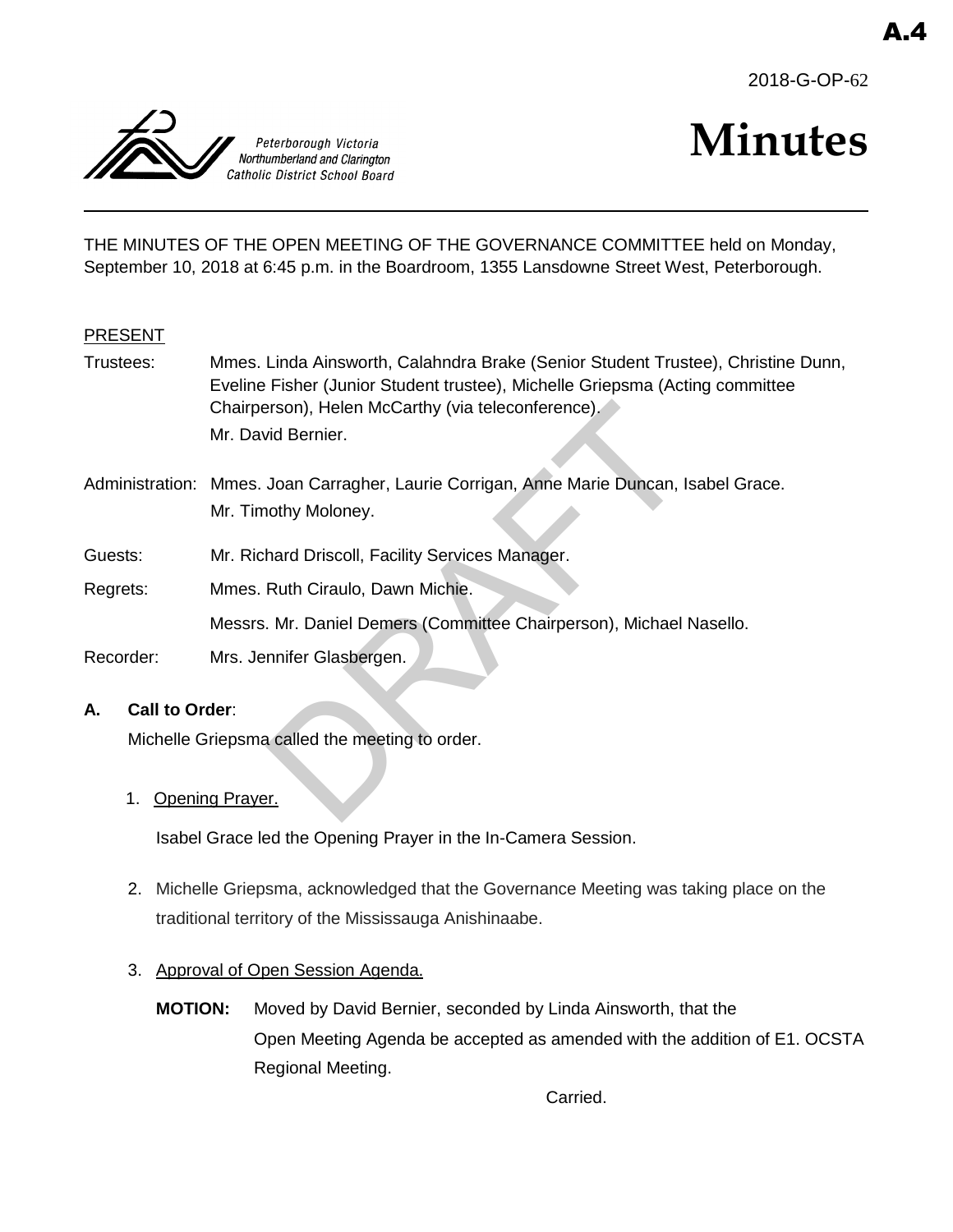- 4. Declarations of Conflicts of Interest.
- 5. Approval of the Minutes of the Governance Committee Open Session held on June 18, 2018.
	- **MOTION:** Moved by Linda Ainsworth, seconded by Christine Dunn, that the Minutes of the Governance Committee – Open Session, held on June 18, 2018, be approved. Carried.
- 6. Business Arising from the Minutes.
- **B. Recommended Actions/Presentations:**

## **C. Information Items:**

1. Facility Update.

Richard Driscoll, Facility Services Manager, updated the Governance Committee on the status of the upgrades and renovations that took place over the summer. Richard explained any changes and answered trustee questions.

2. Human Resources Update.

ctions/Presentations:<br>
S.<br>
S.<br>
L.<br>
II, Facility Services Manager, updated the Governance C<br>
S. and renovations that took place over the summer. Rich<br>
nevered trustee questions.<br>
The summer Richard Committee.<br>
P. Superinten Joan Carragher, Superintendent of Learning/Leadership and Human Resources Services, presented the 2018-2019 Staffing Report and Reporting Absences Administrative Procedure to the Governance Committee. Joan reviewed the report in detail and answered trustee questions.

*Joan Carragher, Superintendent of Learning/Leadership and Human Resources Services, thanked her staff for all their work with filling the vacancies before the 2018/19 school year.* 

3. Education Funding Changes: 2018: B14, B12.

Isabel Grace, Superintendent of Business and Finance, updated the Governance Committee on the 2018-2019 Education Funding from the Ministry of Education. Isabel explained the key changes and answered trustee questions. Isabel also spoke to the cancellation of Greenhouse Gas Reduction Funding and noted that the work had already been started before the deadline and therefore, funding was still in place.

*Anne Marie Ducan, Superintendent of Learning/Special Education Acknowledged Isabel, as well as her team, for all their hard work and support.*